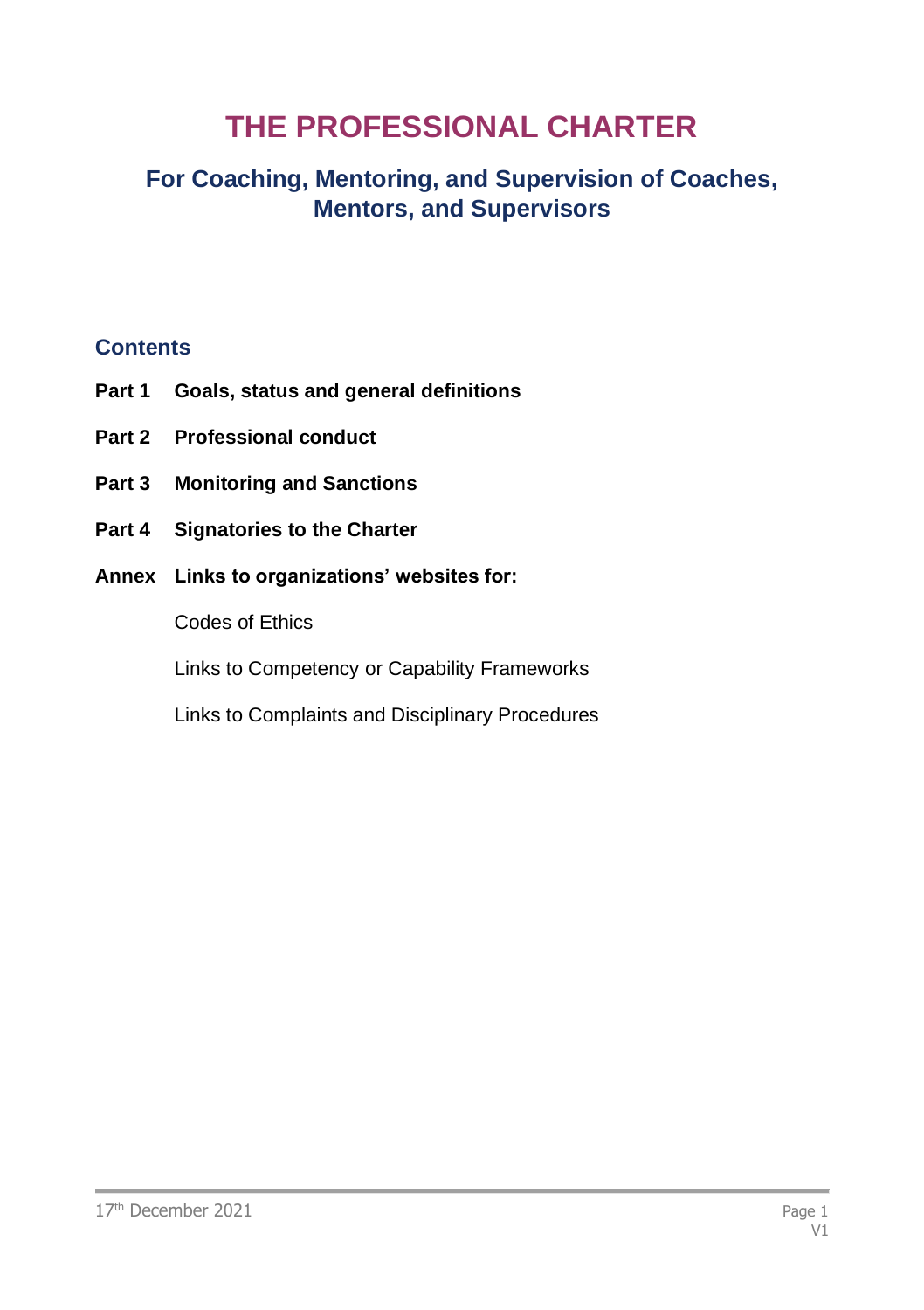### **Part 1 Goals, status and general definitions**

#### **1.1. Goals**

This Professional Charter establishes a set of guidelines whose main goal is to establish a benchmark for ethics and good practice in coaching, mentoring and the supervision of coaches, mentors and supervisors of coaches, mentors and coach/mentor supervisors (hereafter shortened to supervision). It aims to ensure that coaches, mentors and supervisors conduct their practice in a professional and ethical manner. It also gives guidance to professional coaching, mentoring and supervision bodies as regards the acceptance by their members of an appropriate Code of Ethics, and as regards their role in the monitoring of this Charter and applying sanctions in case of breach.

This Professional Charter is also meant to inform clients of coaching, mentoring and supervision services, and to promote public confidence in coaching, mentoring and supervision as processes for professional and personal development.

The Professional Charter reflects the mission of professional bodies to promote and ensure good practice in coaching, mentoring and supervision.

The Professional Charter is the basis for the development of self-regulation for the coaching, mentoring and supervision professions. It is a public document and is drafted with regard to European law such as to be registered on the publicly accessible European Union database, co-managed by the European Commission and the European Economic and Social Committee, which lists self-regulation initiatives in Europe at [https://www.eesc.europa.eu/en/policies/policy](https://www.eesc.europa.eu/en/policies/policy-areas/enterprise/database-self-and-co-regulation-initiatives/142)[areas/enterprise/database-self-and-co-regulation-initiatives/142.](https://www.eesc.europa.eu/en/policies/policy-areas/enterprise/database-self-and-co-regulation-initiatives/142)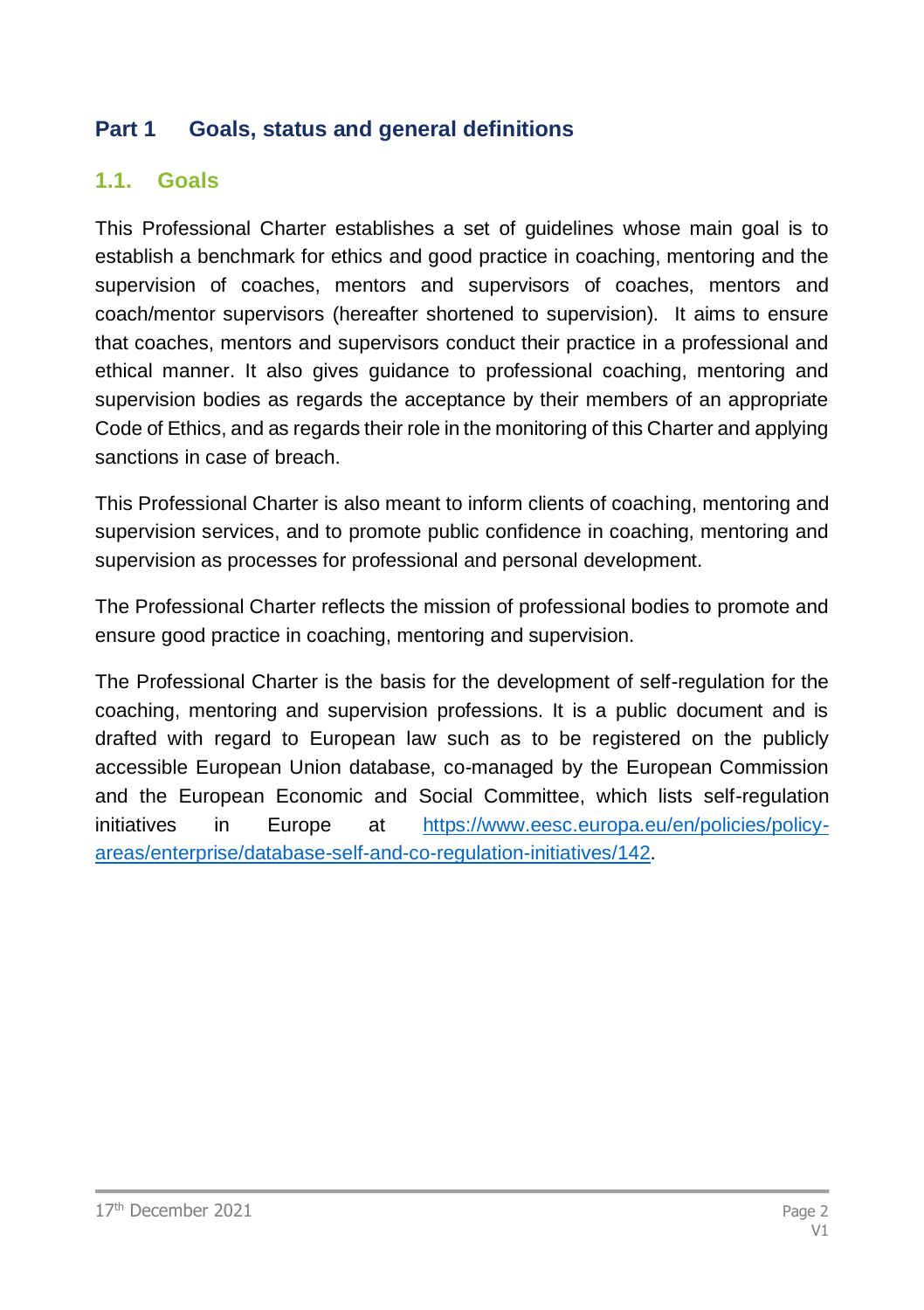#### **1.2. Status**

This Professional Charter, unless and until adopted by a regulatory authority, does not have the force of law. Nonetheless, the fact that this Charter has been adopted by the respective approving professional bodies is viewed as establishing a benchmark standard of ethical and professional practice.

In the process of making decisions regarding their professional and ethical behaviour, coaches, mentors and supervisors must consider this Professional Charter in addition to applicable national laws and regulations. If this Charter establishes a higher standard of conduct than is required by law, coaches, mentors and supervisors belonging to any professional body which has adopted this Charter must meet the higher standard.

#### **1.3. General definitions**

Various definitions exist for coaching, mentoring and supervision, and their aims. The following high-level descriptions are for the purposes of this Professional Charter and are not intended as definitive statements.

### **1.3.1. Coaching, mentoring and supervision**

Coaching, mentoring and supervision are activities within the area of professional and personal development with focus on individuals, groups and teams and relying on the client's own resources to help them to see and test alternative ways for improvement of competence, decision making and enhancement of quality of life.

Thus, a professional coach, mentor or supervisor can be described as an expert in establishing a relationship with people in a series of conversations with the purpose of serving the clients to improve their performance or enhance their personal development or both, choosing their own goals and ways of doing it.

Professionals in coaching, mentoring and supervision are individuals who adhere to ethical standards and hold particular knowledge and skills derived from research, education and training at a high level, and who are prepared to apply this knowledge and exercise these skills in the interest of others. As professionals, they adhere to a Code of Ethics that requires behavior and practice in respect of the services provided to the public and in dealing with professional colleagues that goes beyond the personal moral obligations of an individual.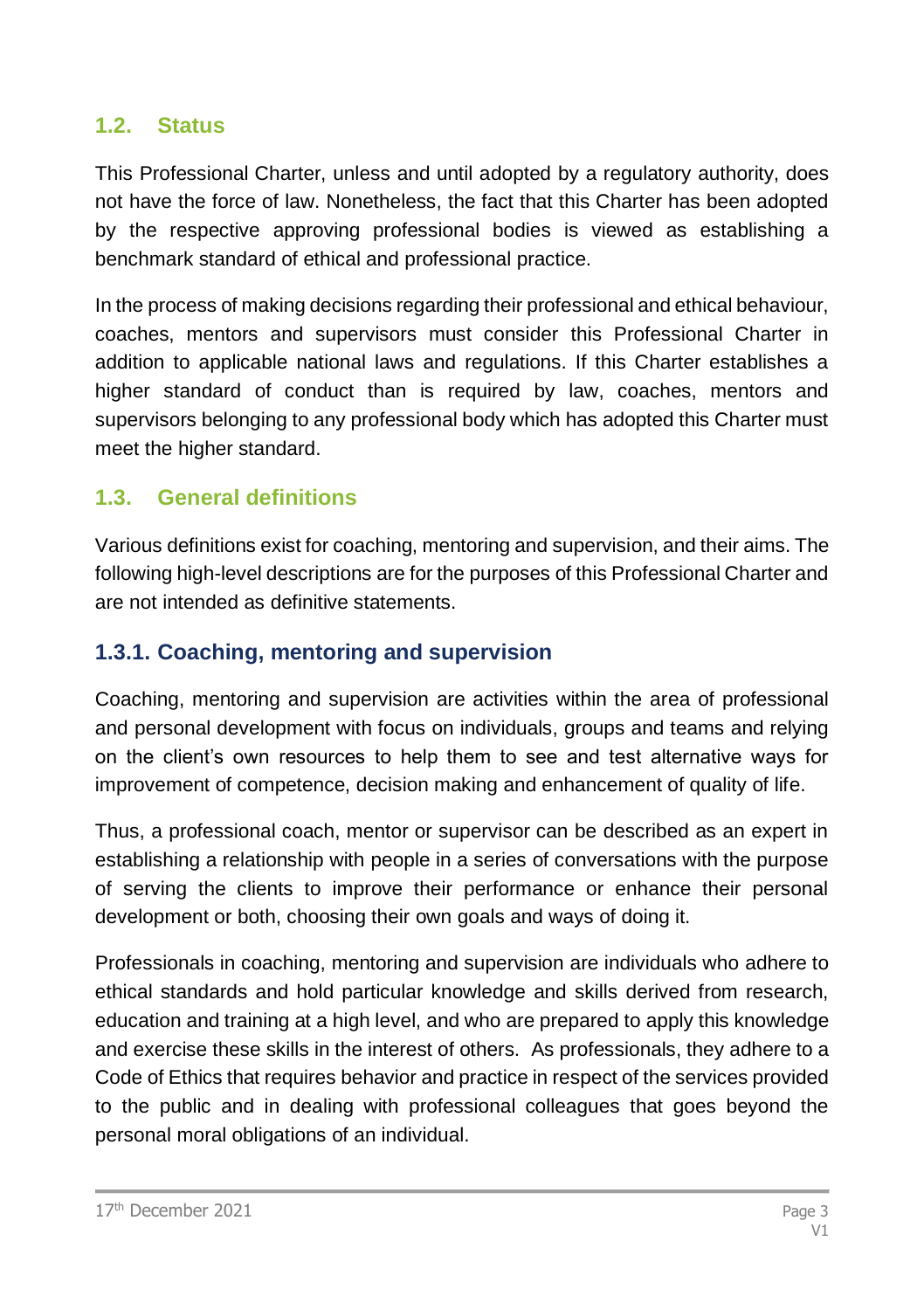### **1.3.2. Coaching**

Coaching can be described as partnering with clients in a thought-provoking and creative process that inspires them to maximize their personal and professional potential. Coaching is based on trust and listening, where the coach accompanies without advising, taking contextual factors into consideration.

It is a dialogue which facilitates the client's learning process by using professional methods and techniques to help the client to improve what is obstructive and nurture what is effective, in order to reach the client's goals.

Coaching can be said to be based upon three axes: *professional identity* (values, qualities of being in relationship and interpersonal skills); *frames of reference* (expressed through professional knowledge, technical skills, and education in coaching and related fields) and *practice* (methods, tools, mobilization of strategic skills, and awareness of the social roles played by the coach).

Within organizational contexts, coaching may include one-to-one (individual coaching) or one-to-several (group or team coaching) interactions.

### **1.3.3. Mentoring**

Mentoring can be described as a learning relationship, involving the sharing of skills, knowledge, and expertise between a mentor and mentee through developmental conversations, experience sharing, and role modelling. The relationship may cover a wide variety of contexts, and is an inclusive two-way partnership for mutual learning that values differences.

#### **1.3.4. Supervision of coaches, mentors and supervisors**

Supervision is a form of professional support for the coach, mentor or supervisor practitioner, and occurs separately from the interaction with the client. It is primarily a dialogue relating to their practice, an opportunity to reflect on and make sense of actual client encounters.

Supervision can be described as a safe space for reflective dialogue with someone who is experienced in coaching/mentoring and supervision, supporting the supervisee's practice, development and wellbeing.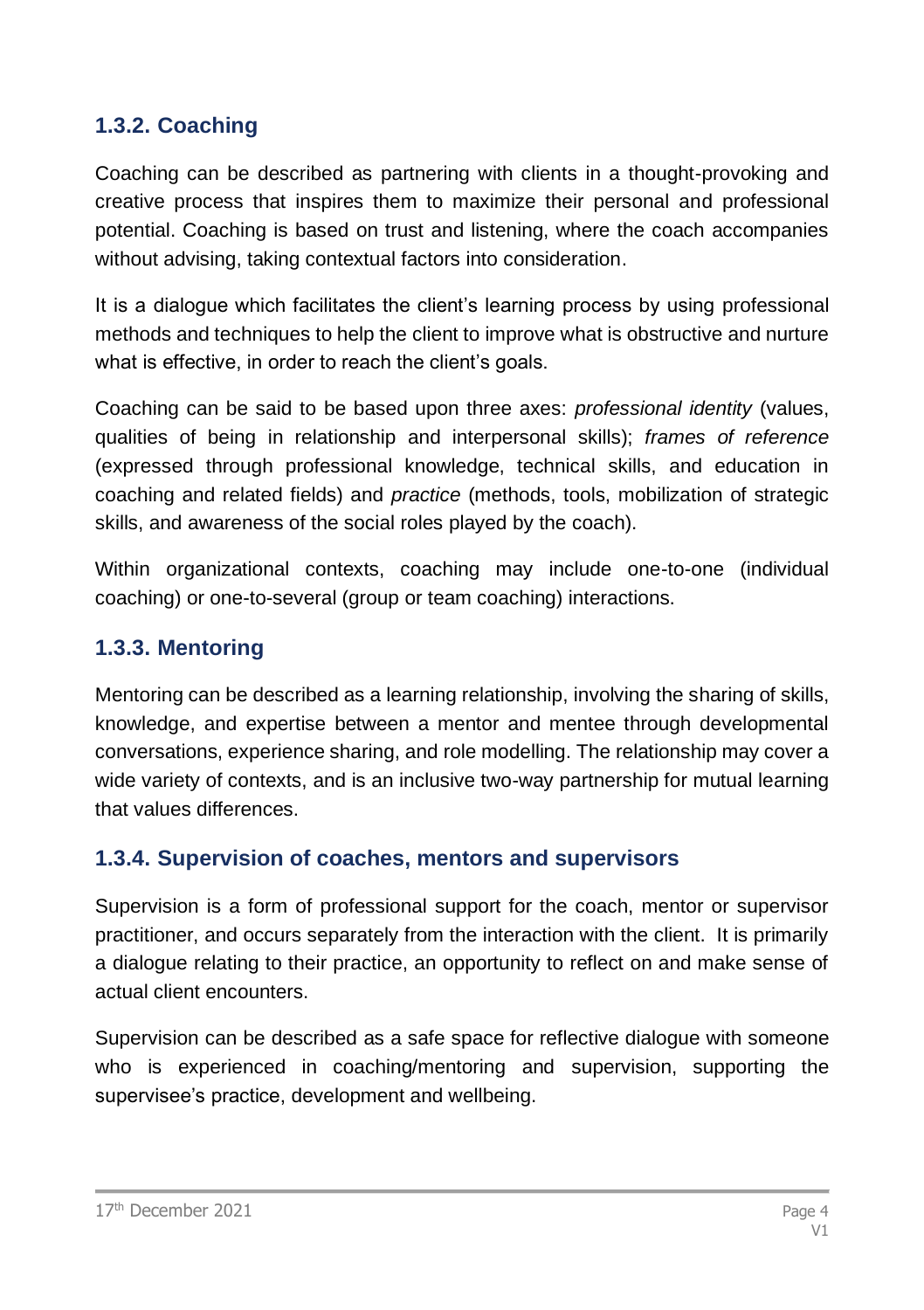Supervision may occur one-to-one (individual supervision) or one-to-several (group supervision) interactions.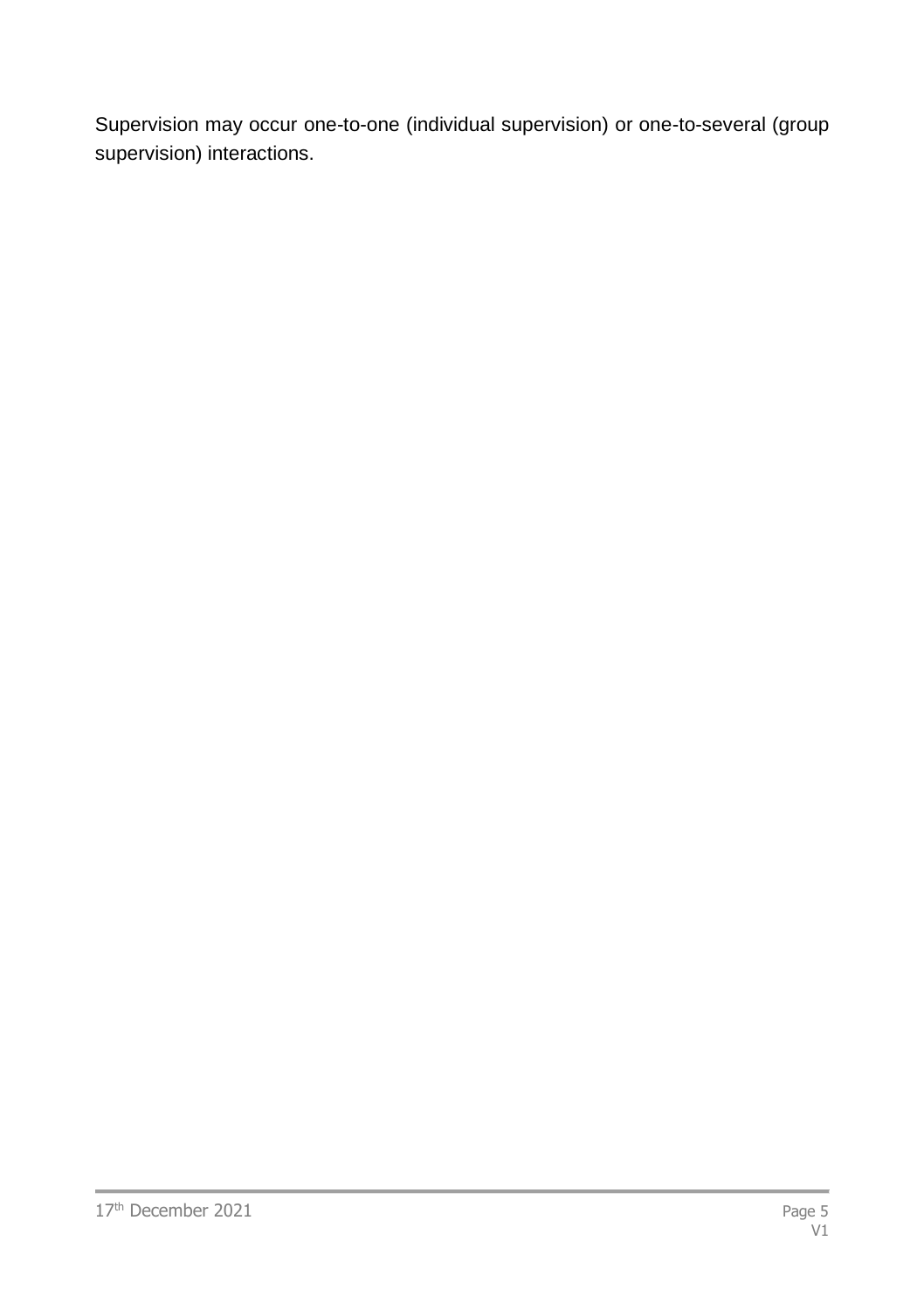### **Part 2 Professional conduct**

### **2.1 Boundaries of competence and capability**

Coaches, mentors and supervisors shall only provide their services to populations and in areas within the boundaries of their competence, based on their professional education and training, study, and professional experience. In other cases, where appropriate, they shall cooperate with other professionals by making appropriate referrals in order to serve clients effectively.

Coach, mentor and supervisor specific competencies shall be measured against a Competency or Capability Framework which is broadly recognised by professional bodies.

Links to examples of such Frameworks are listed in the Annex.

If in doubt, coaches, mentors and supervisors shall take reasonable steps to ensure the competence of their work and to protect clients and others from harm.

For the avoidance of doubt, coaching, mentoring and supervision knowledge and practice fall outside the scope of mental health services. Therefore, should coaches/mentors/supervisors be asked to provide mental health services to individuals, such individuals should be advised that coaches, mentors and supervisors do not provide such services and they should seek such services from a qualified mental health service provider.

### **2.2 Training**

It is recognised that there is a body of research-based scientific and professional knowledge in the disciplines of coaching, mentoring and supervision and that coaches', mentors' and supervisors' practice is founded on this established knowledge. Practitioners shall therefore have or obtain relevant coach-specific, mentor-specific or supervisor-specific training which will include both theoretical and practical competence in the exercise of their profession. Competency is based upon the ability to coach, mentor or supervise rather than in the theoretical knowledge.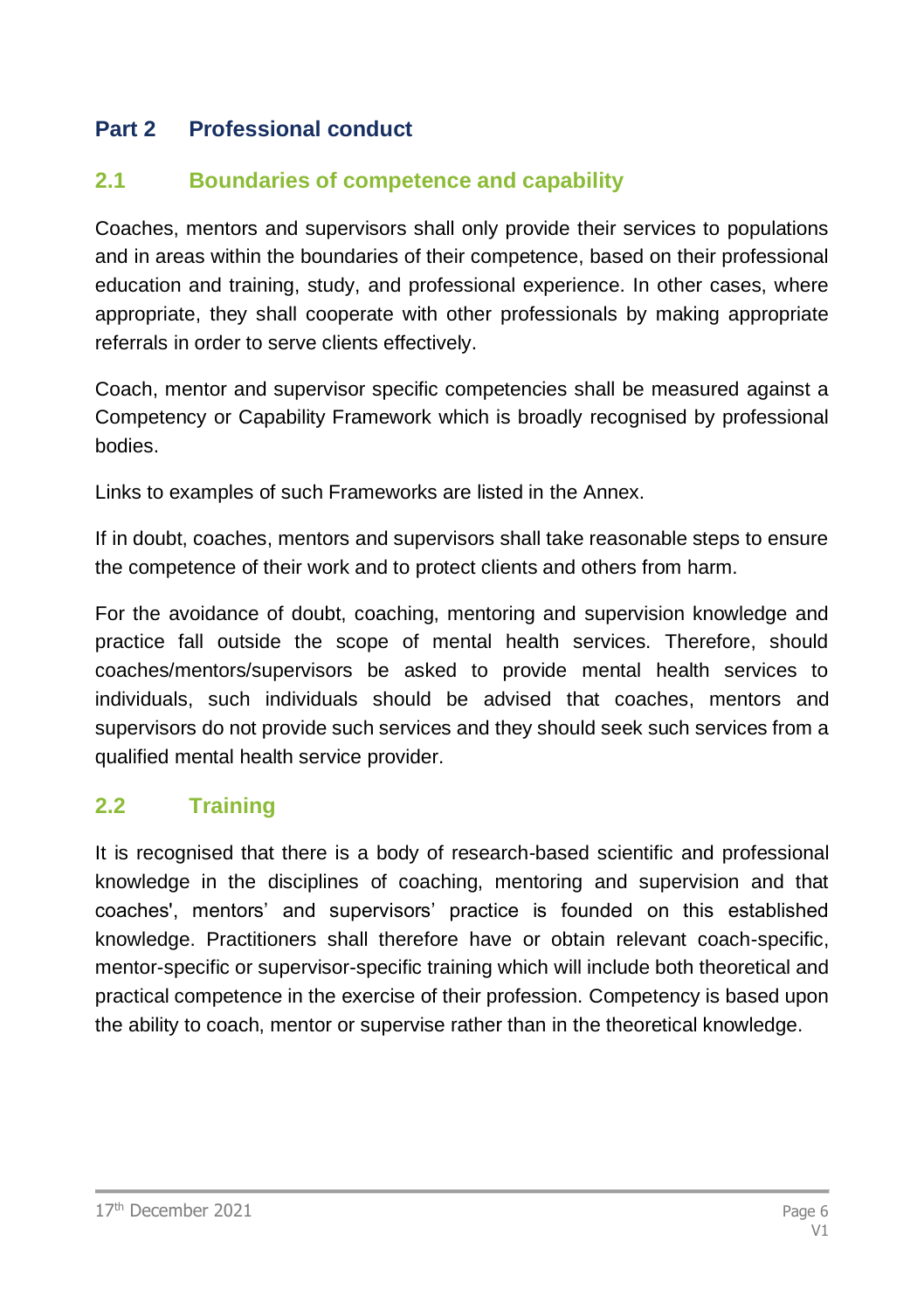### **2.3 Continuous Personal and Professional Development**

Coaches, mentors and supervisors shall undertake ongoing efforts to develop and maintain their competence and capability through relevant education and training.

Coaches, mentors and supervisors are encouraged to maintain ready access to suitably qualified supervisors.

#### **2.4 Commitment to a Code of Ethics**

Coaches, mentors and supervisors shall explicitly abide by a Code of Ethics which as a minimum shall include the requirements for coaches, mentors and supervisors to:

- a) operate at all times within the scope of their own professional competence;
- b) seek to create the right environment for the coaching, mentoring or supervision to take place;
- c) make and honour clear agreements with clients and, where appropriate, with the sponsor organization. Such agreements shall include:
	- i. context and agreed aims for the work;
	- ii. role of the coach/mentor/supervisor;
	- iii. ethical code provisions;
	- iv. programme details: duration, number of sessions, location etc.;
	- v. fees and payment conditions, where applicable;
	- vi. mutual right of the client, coach, mentor, supervisor to end the contract.
- d) maintain strict levels of confidentiality with all client information, unless required by law to disclose certain information;
- e) not make untrue or misleading statements (for example, concerning qualifications, competence levels, outcomes from the coaching, mentoring or supervision process, etc.);
- f) not take credit for the work of others;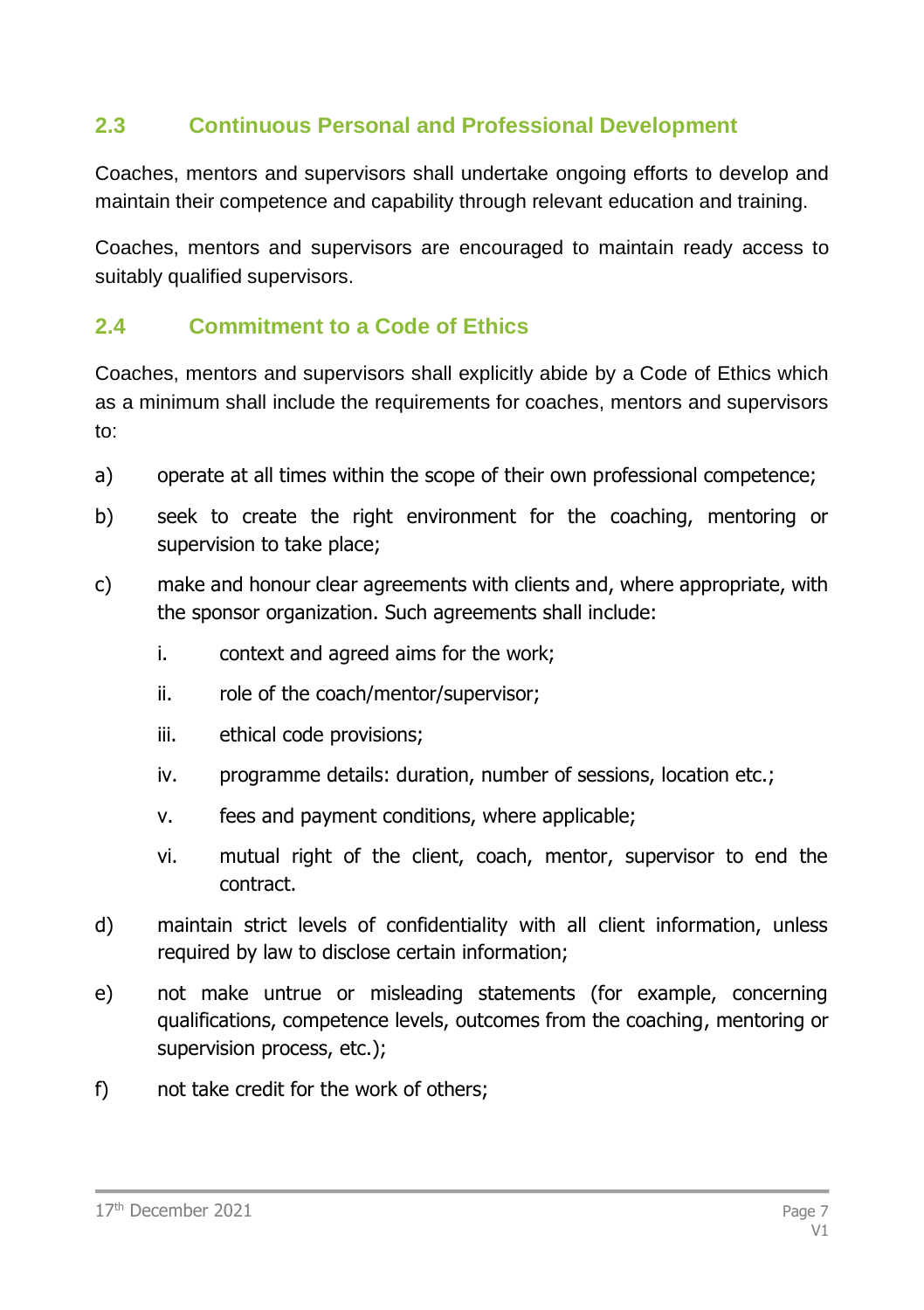- g) not take advantage of clients or collude in any manner (e.g., financial, sexual, etc.);
- h) avoid any conflicts of interest or to discuss and manage them appropriately;
- i) maintain, store, and dispose of any records created during their activity in a manner that promotes confidentiality, security, and privacy, and complies with any applicable laws and agreements such as the General Data Protection Regulation (GDPR) in Europe.

Links to examples of such Codes are listed in the Annex.

Professional coaching, and/or mentoring and/ supervision organizations shall make it a condition of membership that their members abide by any of the attached, or an equivalent, Code of Ethics.

Professional coaching, mentoring and/or supervision organizations shall have, and publicize to their membership, a disciplinary and complaints procedure to deal with cases of alleged breaches of their Code of Ethics.

- **2.5** Coaches, mentors and supervisors shall cooperate in ethics investigations and proceedings, and shall consider themselves bound by any resulting requirements imposed by the professional body to which they belong. Failure to cooperate shall in itself be seen as an ethics violation.
- **2.6** If coaches', mentors', or supervisors' ethical responsibilities conflict with law, they shall comply with the applicable law. In cases of doubt, the coach, mentor or supervisor should approach the professional body to which they belong with a view to resolving the conflict in a responsible manner, in keeping with basic principles of human rights.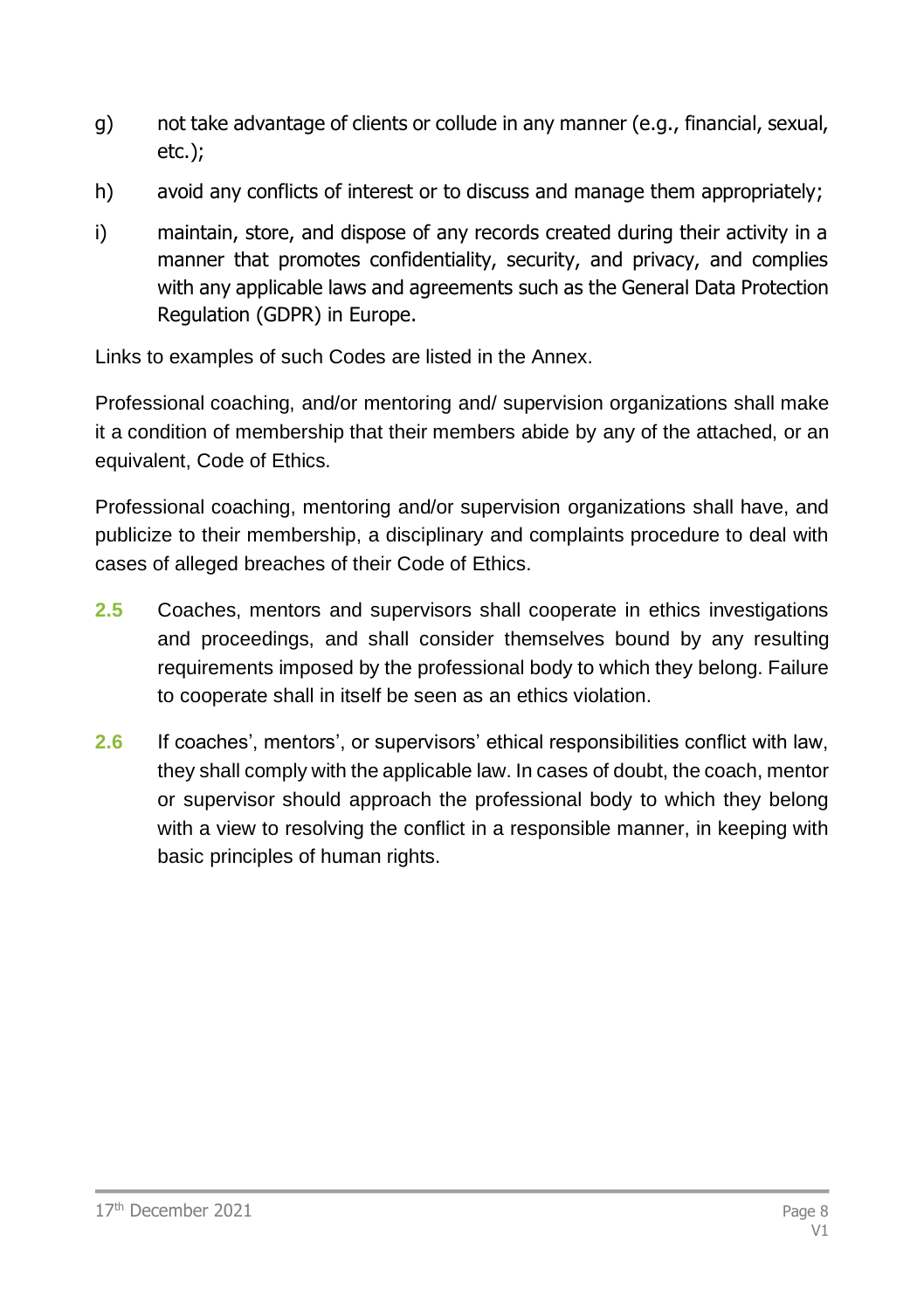### **Part 3 Monitoring and Sanctions**

Each professional coaching, mentoring and supervision organization subscribing to this Professional Charter shall have a procedure in place to monitor and deal with cases of alleged breach of their Code of Ethics.

The organization responsible for overseeing the procedure shall be independent of the executive board/board of directors, and may be the same Ethics Committee set up to deal with issues arising out of alleged breaches of ethical codes.

The complaints committee shall be composed of members of the professional body, as well as non-members from outside the professional organization in question, and shall be such as to ensure no conflict of interest.

Alternatively, professional bodies subscribing to this Professional Charter may agree to set up a single independent board to oversee the monitoring and sanctions procedures, with a view to acting for the profession as a whole.

The codes of ethics encourage the resolution of concerns about a member's professional conduct directly and on an informal basis, if this is appropriate and achievable. Complainants should first approach the individual or organization concerned about their complaint.

In case of a breach of the code of ethics, determined after due process, it is recommended that the following sanctions may be imposed, calibrated according to the perceived gravity of the breach:

- A warning;
- A requirement to effect improvement in practice in a specific way, or to take suitable actions such as further training or additional and/or specific supervision, any of these to be completed within a specified time frame;
- Suspension of accreditation, authority to supervise or train, recognised status or membership of their professional body for a set period or until certain conditions are met;
- Termination of accreditation, authority to supervise or train, recognised status or membership of their professional body;
- Termination of membership of their professional body.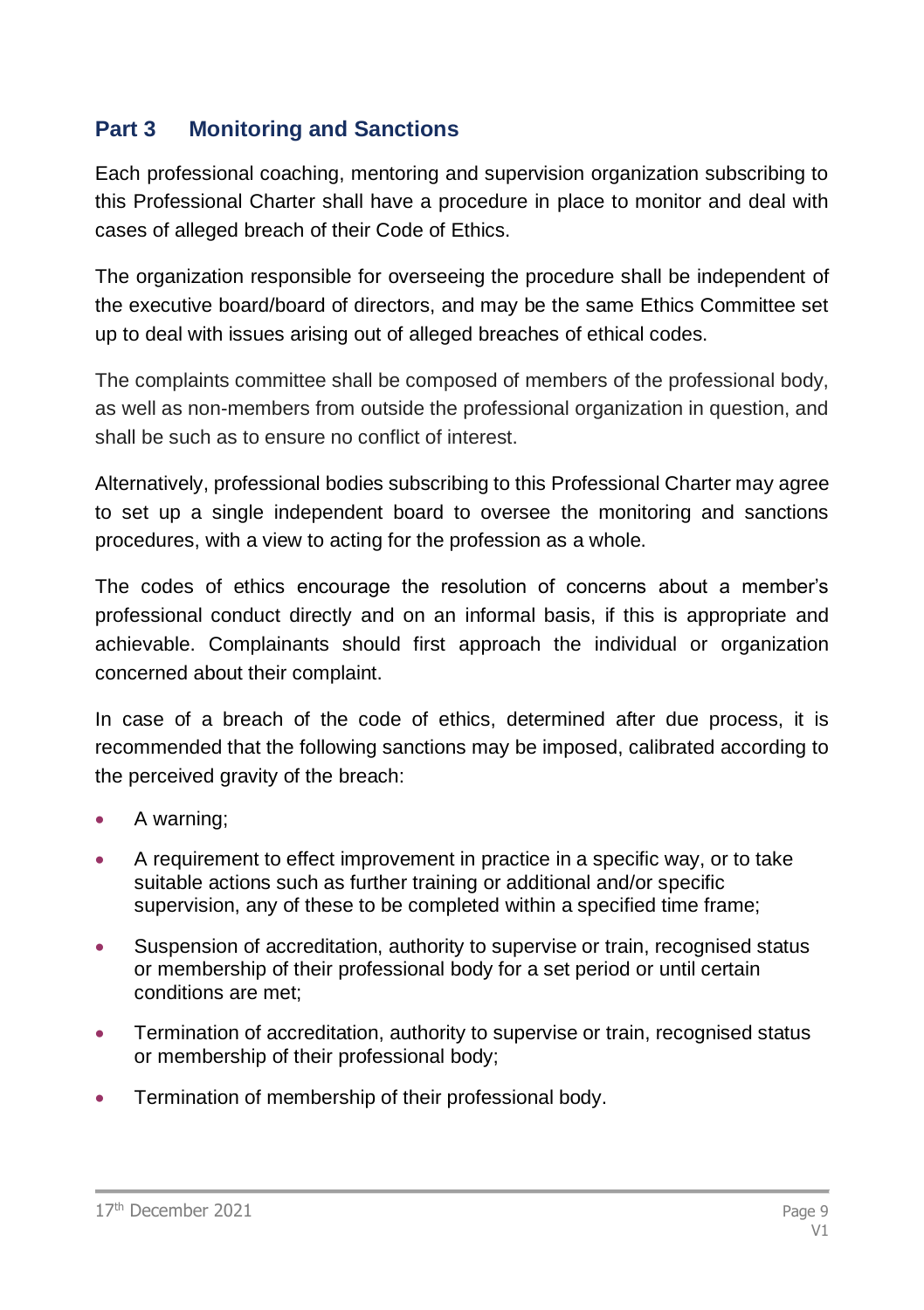Each organization subscribing to this Professional Charter shall formally review the operation of the Charter no more than every five years, and shall communicate their findings to all other subscribing organizations with a view to discussing and agreeing possible changes to this Professional Charter over time.

### **Part 4 Signatories to the Charter**

| Association for Coaching<br>(AC)                                                        | www.associationforcoaching.com                        | Association<br>or Coaching             |
|-----------------------------------------------------------------------------------------|-------------------------------------------------------|----------------------------------------|
| Association for<br><b>Professional Executive</b><br>Coaching and Supervision<br>(APECS) | www.apecs.org                                         | stonal Executive Coaching & Supervisor |
| Association of Business<br>Mentors (UK)                                                 | https://www.associationofbusinessmen<br>tors.org/     |                                        |
| Association of Coaching<br>Supervisors (AOCS)                                           | https://www.associationofcoachingsup<br>ervisors.com/ | $7$ AOCS                               |
| European Mentoring and<br>Coaching Council (EMCC)                                       | https://www.emccglobal.org                            |                                        |
| International Coaching<br>Federation (ICF)                                              | https://coachingfederation.org/                       | <b>ICF</b>                             |
| International Mentoring<br>Association (IMA)                                            | www.mentoringassociation.org                          | NTERNATIONAL<br>MENTORING ASSOCIATION  |
| Société Française de<br>Coaching (SfCoach)                                              | https://www.sfcoach.org/                              |                                        |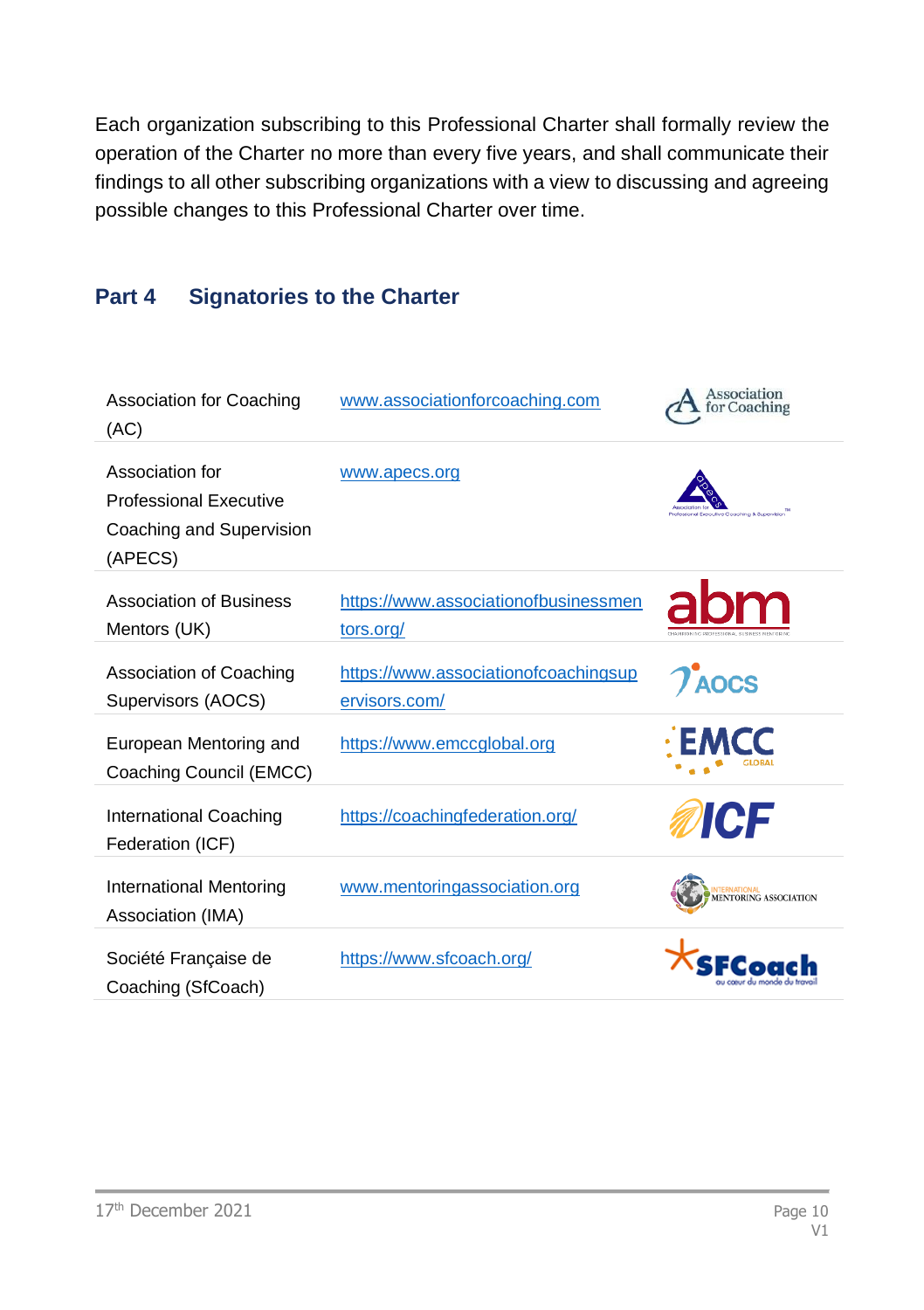## **ANNEX**

### **Links to Codes of Ethics**

#### **AC Code of Ethics**

<https://www.associationforcoaching.com/page/AboutCodeEthics>

#### **APECS Code of Ethics**

<https://www.apecs.org/ethical-guidelines>

#### **AOCS Code of Ethics**

[https://www.associationofcoachingsupervisors.com/community/global-code-of](https://www.associationofcoachingsupervisors.com/community/global-code-of-ethics)[ethics](https://www.associationofcoachingsupervisors.com/community/global-code-of-ethics)

#### **Global Code of Ethics**

<https://www.globalcodeofethics.org/>

#### **ICF Code of Ethics**

<https://coachingfederation.org/ethics/code-of-ethics>

#### **SfC Code of Ethics**

[http://www.sfcoach.org/wp](http://www.sfcoach.org/wp-content/uploads/2016/03/SFCoach_Codeofethics_2011_01_31.pdf)[content/uploads/2016/03/SFCoach\\_Codeofethics\\_2011\\_01\\_31.pdf](http://www.sfcoach.org/wp-content/uploads/2016/03/SFCoach_Codeofethics_2011_01_31.pdf)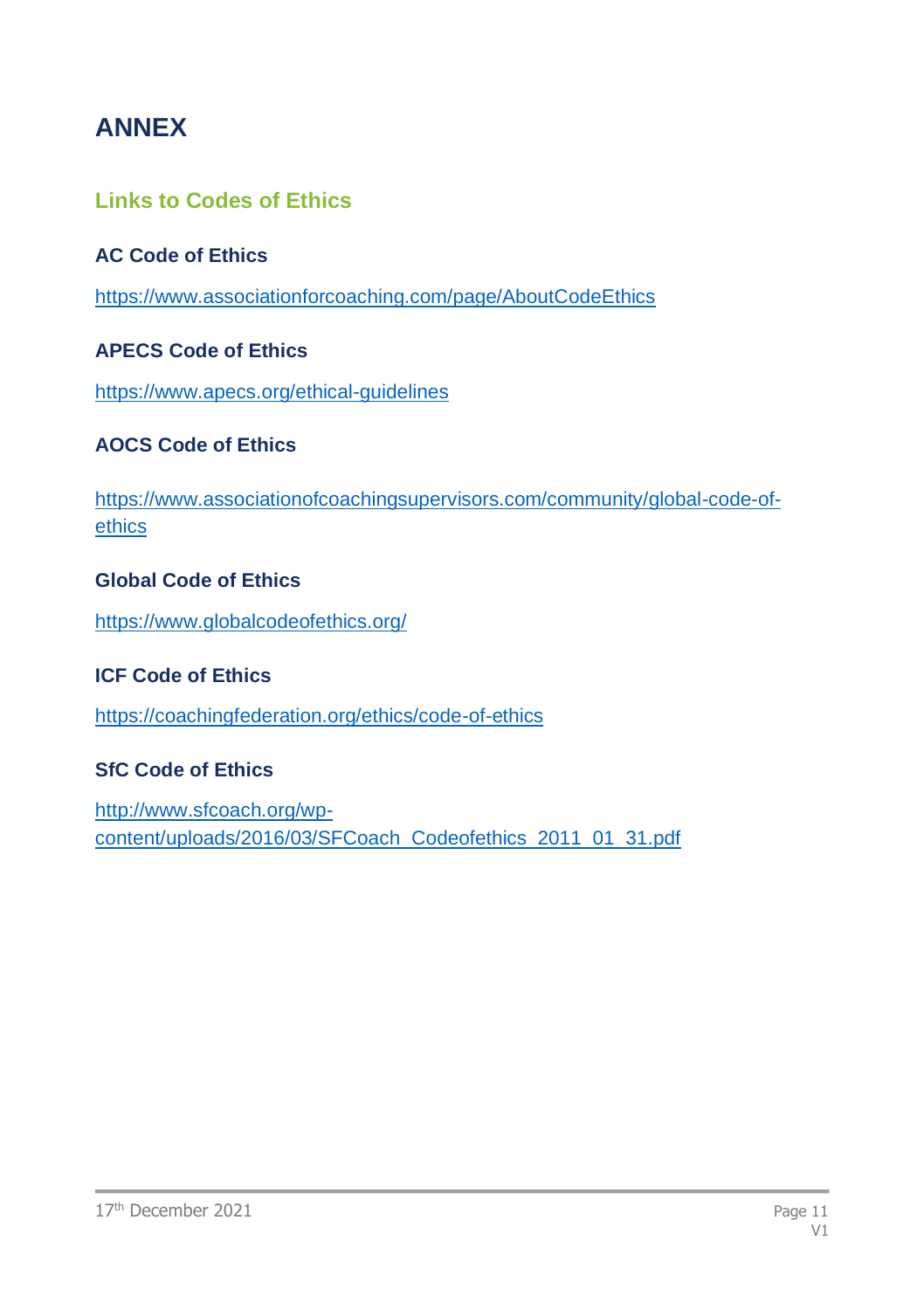### **Links to Competency or Capability Frameworks**

### **For Individual Coaches & Mentors**

### **AC**

[https://cdn.ymaws.com/www.associationforcoaching.com/resource/resmgr/Accredit](https://cdn.ymaws.com/www.associationforcoaching.com/resource/resmgr/Accreditation/Accred_General/Coaching_Competency_Framewor.pdf) [ation/Accred\\_General/Coaching\\_Competency\\_Framewor.pdf](https://cdn.ymaws.com/www.associationforcoaching.com/resource/resmgr/Accreditation/Accred_General/Coaching_Competency_Framewor.pdf)

### **APECS**

<https://www.apecs.org/members/membership-categories-criteria-guidelines>

#### **EMCC**

<https://emccdrive.org/0gzGExIyhoRpVFnq5DB7ucXeu1FpQ6pJZk35YbTh>

#### **ICF**

<https://coachingfederation.org/core-competencies>

### **SfC**

[https://www.sfcoach.org/wp-content/uploads/2016/03/Microsoft-Word-SFCoach-](https://www.sfcoach.org/wp-content/uploads/2016/03/Microsoft-Word-SFCoach-Pr_351sentation-r_351f_351rentiel-comp_351tences-coaching-individuel.pdf)[Pr\\_351sentation-r\\_351f\\_351rentiel-comp\\_351tences-coaching-individuel.pdf](https://www.sfcoach.org/wp-content/uploads/2016/03/Microsoft-Word-SFCoach-Pr_351sentation-r_351f_351rentiel-comp_351tences-coaching-individuel.pdf)

#### **IMA**

[https://mentoringassociation.org/wp-content/uploads/2020/11/IMA-Program-](https://mentoringassociation.org/wp-content/uploads/2020/11/IMA-Program-Standards-%20%20Rev-6-04-2011.pdf)[Standards- Rev-6-04-2011.pdf](https://mentoringassociation.org/wp-content/uploads/2020/11/IMA-Program-Standards-%20%20Rev-6-04-2011.pdf)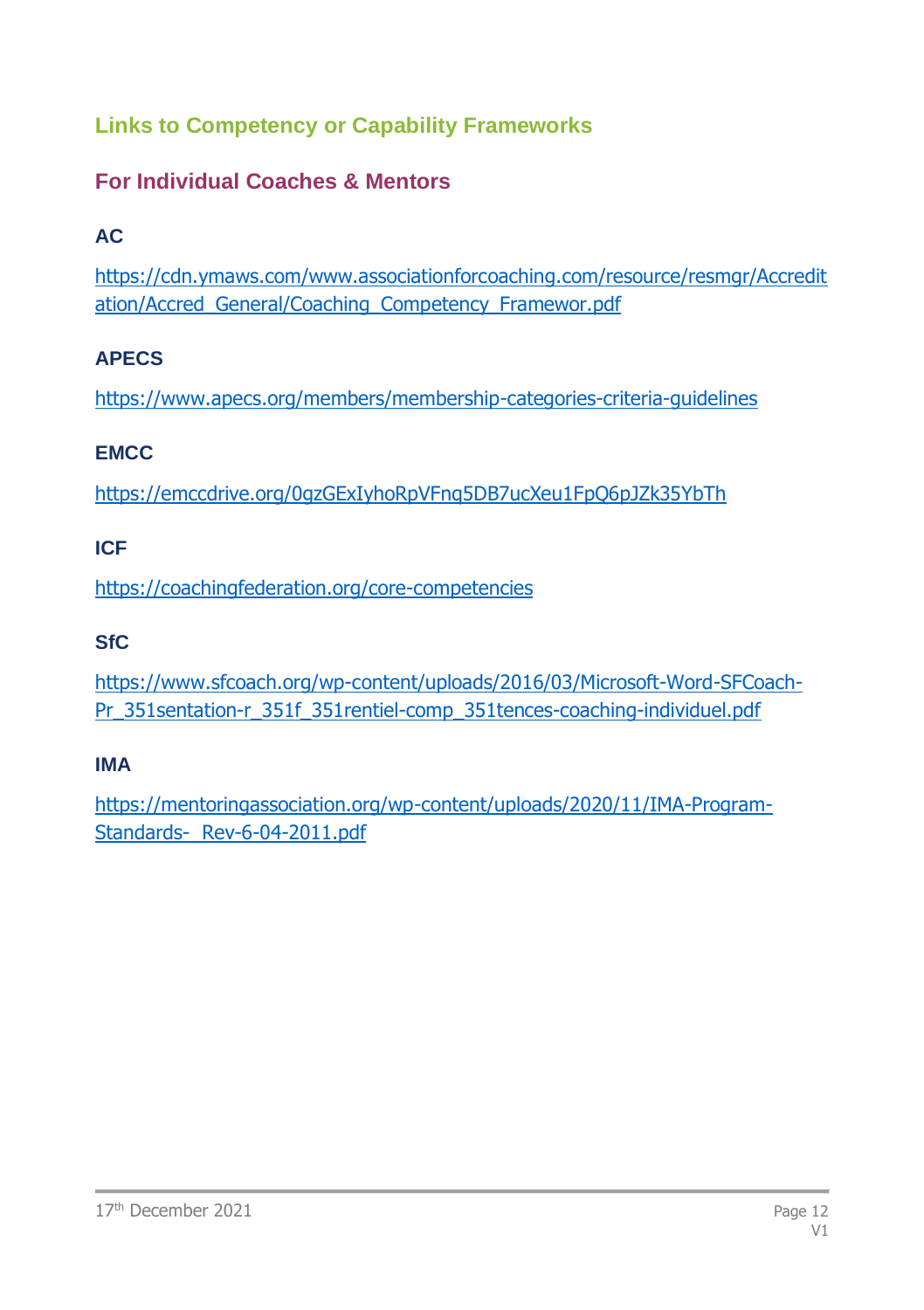### **Team Coaches**

### **APECS**

<https://www.apecs.org/members/membership-categories-criteria-guidelines>

#### **EMCC**

<https://emccdrive.org/6xBxG2JrgqydXqyx2ORxbg4lrKGhsZviSbcM7LHv>

#### **ICF**

<https://coachingfederation.org/team-coaching-competencies>

### **Leader Coaches**

### **AC**

[https://cdn.ymaws.com/www.associationforcoaching.com/resource/resmgr/accredit](https://cdn.ymaws.com/www.associationforcoaching.com/resource/resmgr/accreditation/2021_lca_docs/competency_framework_-_leade.pdf) ation/2021\_lca\_docs/competency\_framework - leade.pdf

### **Supervisors**

### **AC**

[https://cdn.ymaws.com/www.associationforcoaching.com/resource/resmgr/accredit](https://cdn.ymaws.com/www.associationforcoaching.com/resource/resmgr/accreditation/coaching_supervisor_accreditation/supporting_documentation/aug19/csa_ac_principles_framework.pdf) [ation/coaching\\_supervisor\\_accreditation/supporting\\_documentation/aug19/csa\\_ac\\_](https://cdn.ymaws.com/www.associationforcoaching.com/resource/resmgr/accreditation/coaching_supervisor_accreditation/supporting_documentation/aug19/csa_ac_principles_framework.pdf) [principles\\_framework.pdf](https://cdn.ymaws.com/www.associationforcoaching.com/resource/resmgr/accreditation/coaching_supervisor_accreditation/supporting_documentation/aug19/csa_ac_principles_framework.pdf)

#### **APECS**

<https://www.apecs.org/members/membership-categories-criteria-guidelines>

#### **EMCC**

<https://emccdrive.org/u58uwr2myu9PIkhJKFzpOKneuVDmH9Gbg5wyHBUP>